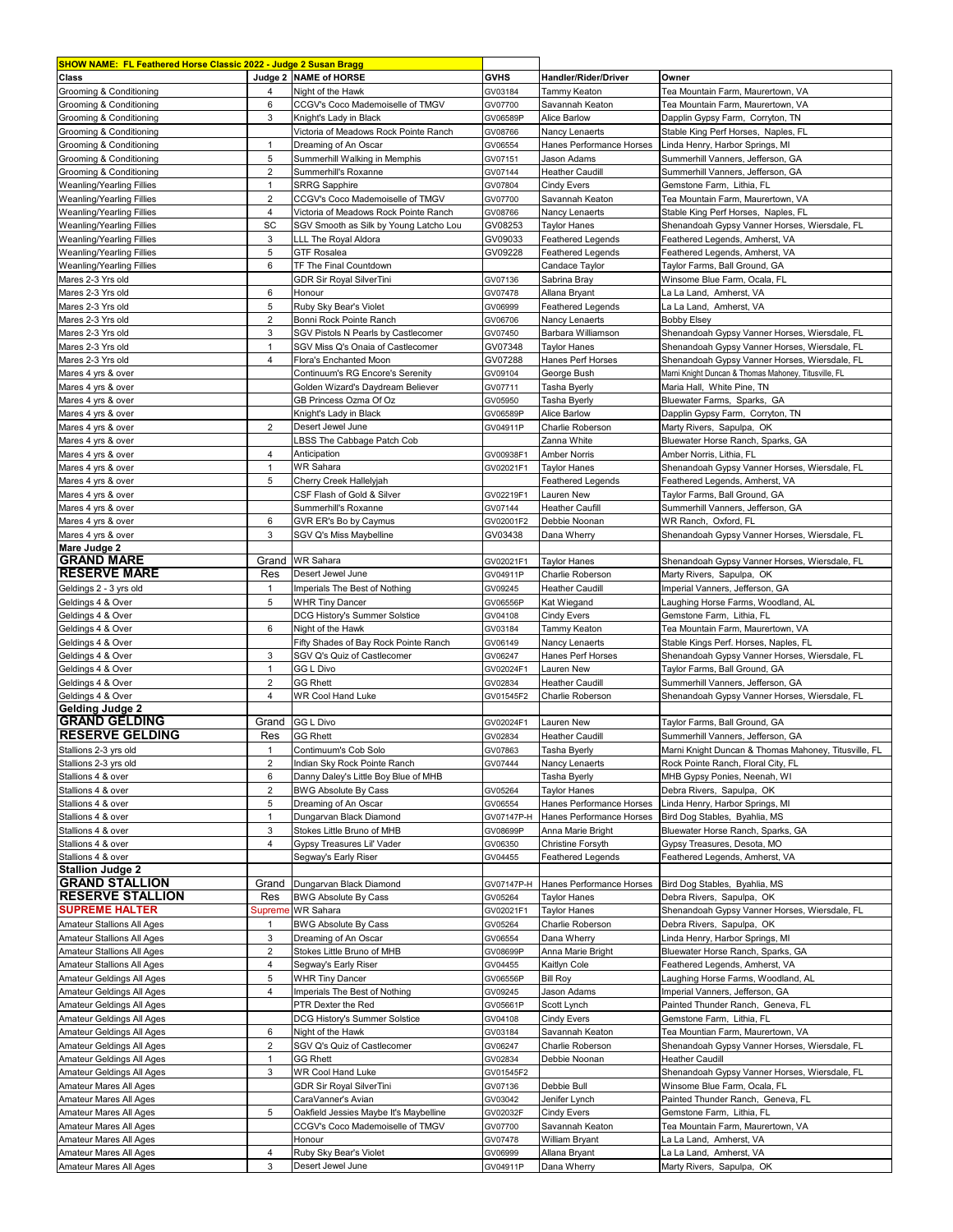| Amateur Mares All Ages                             |                    | Anticipation                                                        | GV00938F1            | <b>Amber Norris</b>               | Amber Norris, Lithia, FL                                                  |
|----------------------------------------------------|--------------------|---------------------------------------------------------------------|----------------------|-----------------------------------|---------------------------------------------------------------------------|
| Amateur Mares All Ages                             | $\mathbf{1}$       | <b>WR Sahara</b>                                                    | GV02021F1            | <b>Charlie Roberson</b>           | Shenandoah Gypsy Vanner Horses, Wiersdale, FL                             |
| Amateur Mares All Ages                             | 6                  | SGV Miss Q's Onaia of Castlecomer                                   | GV07348              | Larmar Ingulli                    | Shenandoah Gypsy Vanner Horses, Wiersdale, FL                             |
| Amateur Mares All Ages                             | $\overline{2}$     | SGV Q's Miss Maybelline                                             | GV03438              | Dana Wherry                       | Shenandoah Gypsy Vanner Horses, Wiersdale, FL                             |
| Amateur Mares All Ages                             | DQ                 | Cherry Creek Hallelyjah                                             |                      | Kaitlyn Cole                      | Feathered Legends, Amherst, VA                                            |
| Amateur Mares All Ages                             |                    | Knight's Lady in Black                                              | GV06589P             | Jacob Barlow-Calhoun              | Dapplin Gypsy Farm, Corryton, TN                                          |
| Amatuer Judge 2                                    |                    |                                                                     |                      |                                   |                                                                           |
| <b>GRAND CHAMPION</b>                              | Grand              | <b>WR Sahara</b>                                                    | GV02021F1            | Charlie Roberson                  | Shenandoah Gypsy Vanner Horses, Wiersdale, FL                             |
| <b>RESERVE CHAMPION</b>                            | Res                | <b>BWG Absolute By Cass</b>                                         | GV05264              | Charlie Roberson                  | Debra Rivers, Sapulpa, OK                                                 |
| Youth Mares All Ages                               | $\mathbf{1}$       | <b>WR Sahara</b>                                                    | GV02021F1            | Olivia Roberson                   | Shenandoah Gypsy Vanner Horses, Wiersdale, FL                             |
| Youth Mares All Ages                               | 3                  | CSF Flash of Gold & Silver                                          | GV02219F1            | Caitlin Winter                    | Taylor Farms, Ball Ground, GA                                             |
| Youth Mares All Ages                               | 2                  | Cherry Creek Hallelyjah                                             |                      | Julia Becker                      | Feathered Legends, Amherst, VA                                            |
| Youth Geldings All Ages                            | $\overline{2}$     | Westmoreland Tristan's Blue                                         | GV03209              | Sophie Foy                        | Tonyia Foy, Windsor, NC                                                   |
| Youth Geldings All Ages                            | SC<br>$\mathbf{1}$ | SGV Q's Quiz of Castlecomer<br>GG L Divo                            | GV06247              | Olivia Roberson                   | Shenandoah Gypsy Vanner Horses, Wiersdale, FL                             |
| Youth Geldings All Ages<br>Youth Geldings All Ages | 3                  | Summerhill Walking in Memphis                                       | GV02024F1<br>GV07151 | Caitlin Winter<br>Jessie Adams    | Taylor Farms, Ball Ground, GA<br>Summerhill Vanners, Jefferson, GA        |
| Youth Geldings All Ages                            | 4                  | <b>WR Cool Hand Luke</b>                                            | GV01545F2            | Olivia Roberson                   | Shenandoah Gypsy Vanner Horses, Wiersdale, FL                             |
| Youth - Judge 2                                    |                    |                                                                     |                      |                                   |                                                                           |
| <b>GRAND Champion</b>                              | Grand              | <b>WR Sahara</b>                                                    | GV02021F1            | Olivia Roberson                   | Shenandoah Gypsy Vanner Horses, Wiersdale, FL                             |
| <b>RESERVE Champion</b>                            | Res                | <b>GG L Divo</b>                                                    | GV02024F1            | Caitlin Winter                    | Taylor Farms, Ball Ground, GA                                             |
| Color Pattern                                      | 6                  | <b>WR Great Scott</b>                                               | GV03000              | Sabrina Bray                      | Winsome Blue Farm, Ocala, FL                                              |
| Color Pattern                                      | $\overline{2}$     | <b>Backyard Swagger</b>                                             | GV08347P             | Kat Wiegand                       | Kristin Greco, Columbiaville, MI                                          |
| Color Pattern                                      |                    | Danny Daley's Little Boy Blue of MHB                                |                      | Tasha Byerly                      | MHB Gypsy Ponies, Neenah, WI                                              |
| Color Pattern                                      |                    | DCG History's Summer Solstice                                       | GV04108              | Cindy Evers                       | Gemstone Farm, Lithia, FL                                                 |
| Color Pattern                                      | $\mathbf{1}$       | Night of the Hawk                                                   | GV03184              | Tammy Keaton                      | Tea Mountain Farm, Maurertown, VA                                         |
| Color Pattern                                      |                    | SGV Miss Q's Onaia of Castlecomer                                   | GV07348              | <b>Taylor Hanes</b>               | Shenandoah Gypsy Vanner Horses, Wiersdale, FL                             |
| Color Pattern                                      | 3                  | <b>WR Cool Hand Luke</b>                                            | GV01545F2            | Barbara Williamson                | Shenandoah Gypsy Vanner Horses, Wiersdale, FL                             |
| Color Pattern                                      | $\overline{4}$     | GVR ER's Bo by Caymus                                               | GV02001F2            | <b>Heather Caudill</b>            | WR Ranch, Oxford, FL                                                      |
| Color Pattern                                      |                    | LLL The Royal Aldora                                                | GV09033              | <b>Feathered Legends</b>          | Feathered Legends, Amherst, VA                                            |
| Color Pattern                                      | 5                  | Flora's Enchanted Moon                                              | GV07288              | Hanes Perf Horses                 | Shenandoah Gypsy Vanner Horses, Wiersdale, FL                             |
| Color Solid or Blagdon                             |                    | <b>GDR Sir Royal SilverTini</b>                                     | GV07136              | Sabrina Bray                      | Winsome Blue Farm, Ocala, FL                                              |
| Color Solid or Blagdon                             | 3                  | CCGV's Coco Mademoiselle of TMGV                                    | GV07700              | Savannah Keaton                   | Tea Mountain Farm, Maurertown, VA                                         |
| Color Solid or Blagdon                             |                    | Knight's Lady in Black                                              | GV06589P             | Alice Barlow                      | Dapplin Gypsy Farm, Corryton, TN                                          |
| Color Solid or Blagdon                             | $\overline{4}$     | Honour                                                              | GV07478              | William Bryant                    | La La Land, Amherst, VA                                                   |
| Color Solid or Blagdon<br>Color Solid or Blagdon   | 6                  | Ruby Sky Bear's Violet<br>Fifty Shades of Bay Rock Pointe Ranch     | GV06999<br>GV06149   | Allana Bryant<br>Darby Empringham | La La Land, Amherst, VA<br>Stable Kings Perf. Horses, Naples, FL          |
| Color Solid or Blagdon                             |                    | Indian Sky Rock Pointe Ranch                                        | GV07444              | Nancy Lenaerts                    | Rock Pointe Ranch, Floral City, FL                                        |
| Color Solid or Blagdon                             | $\overline{2}$     | Dreaming of An Oscar                                                | GV06554              | Hanes Performance Horses          | Linda Henry, Harbor Springs, MI                                           |
| Color Solid or Blagdon                             |                    | Stokes Little Bruno of MHB                                          | GV08699P             | Anna Marie Bright                 | Bluewater Horse Ranch, Sparks, GA                                         |
| Color Solid or Blagdon                             |                    | BSS The Cabbage Patch Cob                                           |                      | Zanna White                       | Bluewater Horse Ranch, Sparks, GA                                         |
| Color Solid or Blagdon                             | 1                  | Gypsy Treasures Lil' Vader                                          | GV06350              | Christine Forsyth                 | Gypsy Treasures, Desota, MO                                               |
| Color Solid or Blagdon                             | 5                  | <b>GG Rhett</b>                                                     | GV02834              | Andrew Caudill                    | Summerhill Vanners, Jefferson, GA                                         |
| Color Solid or Blagdon                             |                    | Summerhill's Roxanne                                                | GV07144              | <b>Heather Caudill</b>            | Summerhill Vanners, Jefferson, GA                                         |
| Color Solid or Blagdon                             |                    | Imperials The Best of Nothing                                       | GV09245              | Jason Adams                       | Imperial Vanners, Jefferson, GA                                           |
| Youth Color                                        | $\mathbf{1}$       | Westmoreland Tristan's Blue                                         | GV03209              | Sophie Foy                        | Tonyia Foy, Windsor, NC                                                   |
| Youth Color                                        | 4                  | WR Sahara                                                           | GV02021F1            | Olivia Roberson                   | Shenandoah Gypsy Vanner Horses, Wiersdale, FL                             |
| Youth Color                                        | $\overline{2}$     | GG L Divo                                                           | GV02024F1            | Caitlin Winter                    | Taylor Farms, Ball Ground, GA                                             |
| Youth Color                                        | 5                  | Summerhill Walking in Memphis                                       | GV07151              | Jessie Adams                      | Summerhill Vanners, Jefferson, GA                                         |
| Youth Color                                        | 3                  | LLL The Royal Aldora                                                | GV09033              | Julia Becker                      | Feathered Legends, Amherst, VA                                            |
| Amateur Color<br>Amateur Color                     | 6                  | DCG History's Summer Solstice<br>Night of the Hawk                  | GV04108<br>GV03184   | Cindy Evers                       | Gemstone Farm, Lithia, FL                                                 |
| Amateur Color                                      | $\overline{2}$     | CCGV's Coco Mademoiselle of TMGV                                    | GV07700              | Tammy Keaton<br>Savannah Keaton   | Tea Mountain Farm, Maurertown, VA<br>Tea Mountain Farm, Maurertown, VA    |
| Amateur Color                                      |                    | Knight's Lady in Black                                              | GV06589P             | Jacob Barlow                      | Dapplin Gypsy Farm, Corryton, TN                                          |
| Amateur Color                                      | 4                  | Honour                                                              | GV07478              | William Bryant                    | La La Land, Amherst, VA                                                   |
| Amateur Color                                      |                    | Ruby Sky Bear's Violet                                              | GV06999              | Allana Bryant                     | La La Land, Amherst, VA                                                   |
| Amateur Color                                      | $\mathbf{1}$       | Dreaming of An Oscar                                                | GV06554              | Dana Wherry                       | Linda Henry, Harbor Springs, MI                                           |
| Amateur Color                                      |                    | Stokes Little Bruno of MHB                                          | GV08699P             | Anna Marie Bright                 | Bluewater Horse Ranch, Sparks, GA                                         |
| Amateur Color                                      | 3                  | <b>WR Cool Hand Luke</b>                                            | GV01545F2            | Barbara Williamson                | Shenandoah Gypsy Vanner Horses, Wiersdale, FL                             |
| Amateur Color                                      | 5                  | GG Rhett                                                            | GV02834              | Debbie Noonan                     | <b>Heather Caudill</b>                                                    |
| Amateur Color                                      |                    | GTF Rosalea                                                         | GV09228              | Kaitlyn Cole                      | Feathered Legends, Amherst, VA                                            |
| Amateur Color                                      |                    | Imperials The Best of Nothing                                       | GV09245              | Jason Adams                       | Imperial Vanners, Jefferson, GA                                           |
| North American Bred                                |                    | <b>GDR Sir Royal SilverTini</b>                                     | GV07136              | Debbie Bull                       | Winsome Blue Farm, Ocala, FL                                              |
| North American Bred                                |                    | <b>WR Great Scott</b>                                               | GV03000              | Sabrina Bray                      | Winsome Blue Farm, Ocala, FL                                              |
| North American Bred                                |                    | Contimuum's Cob Solo                                                | GV07863              | Tasha Byerly                      | Marni Knight Duncan & Thomas Mahoney, Titusville, FL                      |
| North American Bred                                |                    | Golden Wizard's Daydream Believer                                   | GV07711              | Tasha Byerly                      | Maria Hall, White Pine, TN                                                |
| North American Bred                                |                    | GB Princess Ozma Of Oz                                              | GV05950              | George Bush                       | Bluewater Farms, Sparks, GA                                               |
| North American Bred                                |                    | Night of the Hawk                                                   | GV03184              | Tammy Keaton                      | Tea Mountain Farm, Maurertown, VA                                         |
| North American Bred                                |                    | CCGV's Coco Mademoiselle of TMGV                                    | GV07700              | Savannah Keaton<br>Alice Barlow   | Tea Mountain Farm, Maurertown, VA                                         |
| North American Bred<br>North American Bred         | SC                 | Knight's Lady in Black<br>Fifty Shades of Bay Rock Pointe Ranch - B | GV06589P<br>GV06150  | Nancy Lenaerts                    | Dapplin Gypsy Farm, Corryton, TN<br>Stable Kings Perf. Horses, Naples, FL |
| North American Bred                                |                    | Bonni Rock Pointe Ranch                                             | GV06706              | Peter Proost                      | <b>Bobby Elsey</b>                                                        |
| North American Bred                                |                    | Indian Sky Rock Pointe Ranch                                        | GV07444              | Nancy Lenaerts                    | Rock Pointe Ranch, Floral City, FL                                        |
| North American Bred                                |                    | Victoria of Meadows Rock Pointe Ranch                               | GV08766              | Nancy Lenaerts                    | Stable King Perf Horses, Naples, FL                                       |
| North American Bred                                | 4                  | <b>BWG Absolute By Cass</b>                                         | GV05264              | Hanes Performance Horses          | Debra Rivers, Sapulpa, OK                                                 |
| North American Bred                                | 6                  | Desert Jewel June                                                   | GV04911P             | Hanes Performance Horses          | Marty Rivers, Sapulpa, OK                                                 |
| North American Bred                                | 5                  | Dreaming of An Oscar                                                | GV06554              | Hanes Performance Horses          | Linda Henry, Harbor Springs, MI                                           |
| North American Bred                                |                    | LBSS The Cabbage Patch Cob                                          |                      | Zanna White                       | Bluewater Horse Ranch, Sparks, GA                                         |
| North American Bred                                | SC                 | WR Cool Hand Luke                                                   | GV01545F2            | Barbara Williamson                | Shenandoah Gypsy Vanner Horses, Wiersdale, FL                             |
| North American Bred                                | $\mathbf{1}$       | WR Sahara                                                           | GV02021F1            | Hanes Performance Horses          | Shenandoah Gypsy Vanner Horses, Wiersdale, FL                             |
| North American Bred                                | SC                 | CSF Flash of Gold & Silver                                          | GV02219F1            | Lauren New                        | Taylor Farms, Ball Ground, GA                                             |
| North American Bred                                | 2                  | GG L Divo                                                           | GV02024F1            | Caitlin Winter                    | Taylor Farms, Ball Ground, GA                                             |
| North American Bred                                |                    | GVR ER's Bo by Caymus                                               | GV02001F2            | <b>Heather Caudill</b>            | WR Ranch, Oxford, FL                                                      |
| North American Bred                                | 3                  | <b>GG Rhett</b>                                                     | GV02834              | Debbie Noonan                     | Summerhill Vanners, Jefferson, GA                                         |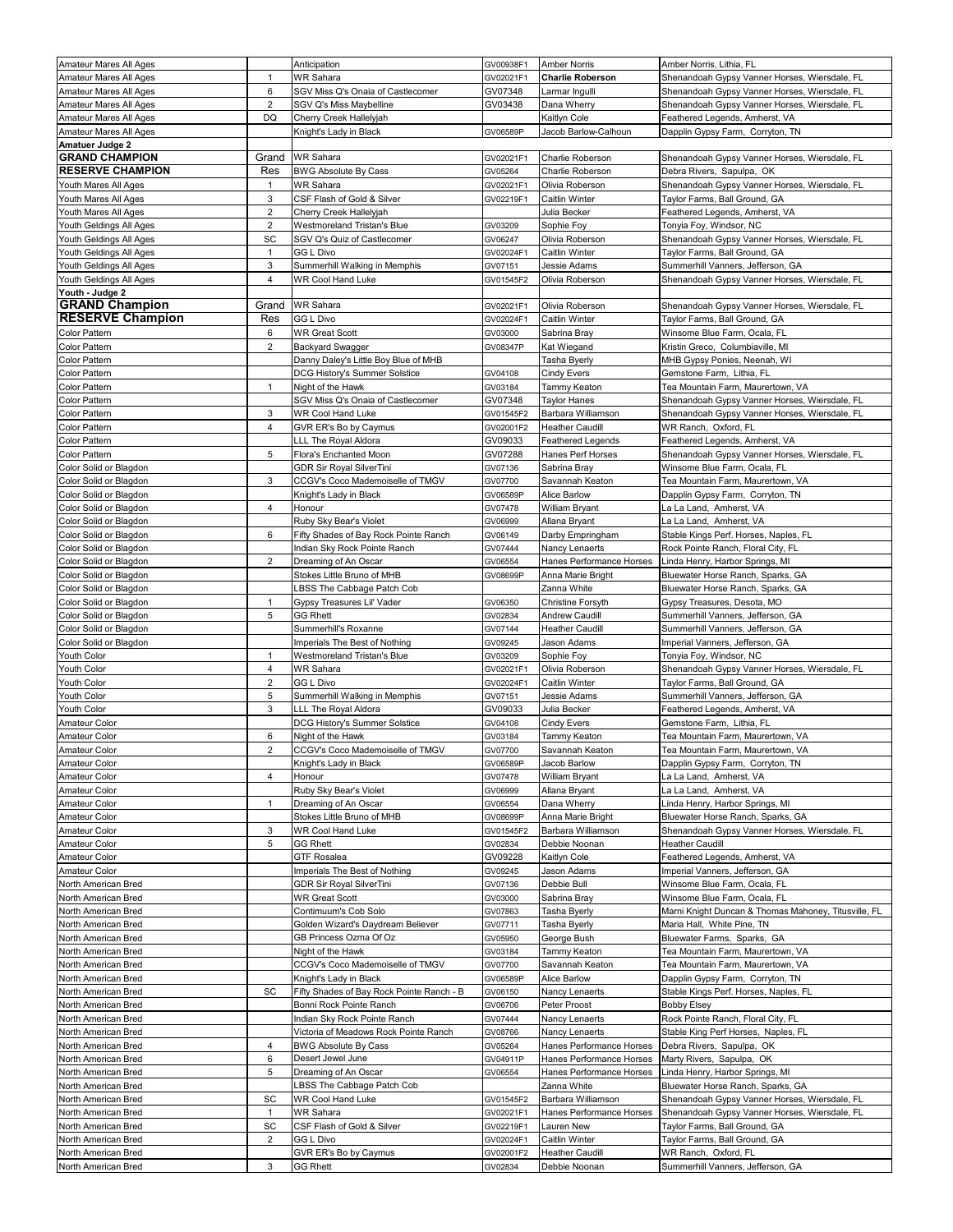| North American Bred       |                         | <b>SRRG Sapphire</b>                   | GV07804            | <b>Cindy Evers</b>              | Gemstone Farm, Lithia, FL                                                       |
|---------------------------|-------------------------|----------------------------------------|--------------------|---------------------------------|---------------------------------------------------------------------------------|
| Internationally Bred      | 3                       | Danny Daley's Little Boy Blue of MHB   |                    | Tasha Byerly                    | MHB Gypsy Ponies, Neenah, WI                                                    |
| Internationally Bred      | $\mathbf{1}$            | Dungarvan Black Diamond                | GV07147P-H         | Hanes Performance Horses        | Bird Dog Stables, Byahlia, MS                                                   |
| Internationally Bred      | 2                       | Stokes Little Bruno of MHB             | GV08699P           | Anna Marie Bright               | Bluewater Horse Ranch, Sparks, GA                                               |
| Youth Showmanship         | 1                       | Westmoreland Tristan's Blue            | GV03209            | Sophie Foy                      | Tonyia Foy, Windsor, NC                                                         |
| Youth Showmanship         | 2                       | GG L Divo                              | GV02024F1          | Caitlin Winter                  | Taylor Farms, Ball Ground, GA                                                   |
| Youth Showmanship         | DQ                      | Cherry Creek Hallelyjah                |                    | Julia Becker                    | Feathered Legends, Amherst, VA                                                  |
| Amateur Showmanship       | 6                       | Oakfield Jessies Maybe Its Maybelline  | GV02032F           | <b>Cindy Evers</b>              | Gemstone Farm, Lithia, FL                                                       |
| Amateur Showmanship       | 4                       | Night of the Hawk                      | GV03184            | Savannah Keaton                 | Tea Mountain Farm, Maurertown, VA                                               |
| Amateur Showmanship       | $\overline{2}$          | Knight's Lady in Black                 | GV06589P           | Jacob Barlow                    | Dapplin Gypsy Farm, Corryton, TN                                                |
| Amateur Showmanship       | $\mathbf{1}$            | Anticipation                           | GV00938F1          | <b>Amber Norris</b>             | Amber Norris, Lithia, FL                                                        |
| Amateur Showmanship       |                         | SGV Miss Q's Onaia of Castlecomer      | GV07348            | Larmar Ingulli                  | Shenandoah Gypsy Vanner Horses, Wiersdale, FL                                   |
|                           | 5                       |                                        |                    |                                 |                                                                                 |
| Amateur Showmanship       | 3                       | Segway's Early Riser<br>WR Sahara      | GV04455            | Kaitlyn Cole                    | Feathered Legends, Amherst, VA<br>Shenandoah Gypsy Vanner Horses, Wiersdale, FL |
| Amateur Showmanship       |                         | PTR Dexter the Red                     | GV02021F1          | Darby Empringham                | Painted Thunder Ranch, Geneva, FL                                               |
| Pleasure Driving          | 5                       | Contimuum's Cob Solo                   | GV05661P           | Scott Lynch                     |                                                                                 |
| Pleasure Driving          | $\overline{\mathbf{c}}$ |                                        | GV07863            | Tasha Bylerly                   | Marni Knight Duncan & Thomas Mahoney, Titusville, FL                            |
| Pleasure Driving          | 4                       | Fifty Shades of Bay Rock Pointe Ranch  | GV06150            | Peter Proost                    | Stable Kings Perf. Horses, Naples, FL                                           |
| Pleasure Driving          | 1                       | Bonni Rock Pointe Ranch                | GV06706            | Nancy Lenaerts                  | <b>Bobby Elsey</b>                                                              |
| Pleasure Driving          | 3                       | Stokes Little Bruno of MHB             | GV08699P           | Anna Marie Bright               | Bluewater Horse Ranch, Sparks, GA                                               |
| Amateur Pleasure Driving  | 2                       | PTR Dexter the Red                     | GV05661P           | Scott Lynch                     | Painted Thunder Ranch, Geneva, FL                                               |
| Amateur Pleasure Driving  | $\mathbf{1}$            | Stokes Little Bruno of MHB             | GV08699P           | Anna Marie Bright               | Bluewater Horse Ranch, Sparks, GA                                               |
| Ladies Driving            | 4                       | PTR Dexter the Red                     | GV05661P           | Jenifer Lynch                   | Painted Thunder Ranch, Geneva, FL                                               |
| Ladies Driving            | 3                       | Contimuum's Cob Solo                   | GV07863            | Tasha Bylerly                   | Marni Knight Duncan & Thomas Mahoney, Titusville, FL                            |
| Ladies Driving            | 1                       | Bonni Rock Pointe Ranch                | GV06706            | Nancy Lenaerts                  | <b>Bobby Elsey</b>                                                              |
| Ladies Driving            | $\overline{2}$          | Stokes Little Bruno of MHB             | GV08699P           | Anna Marie Bright               | Bluewater Horse Ranch, Sparks, GA                                               |
| Gentlemens Driving        | $\overline{2}$          | PTR Dexter the Red                     | GV05661P           | Scott Lynch                     | Painted Thunder Ranch, Geneva, FL                                               |
| <b>Gentlemens Driving</b> | 1                       | Contimuum's Cob Solo                   | GV07863            | George Bush                     | Marni Knight Duncan & Thomas Mahoney, Titusville, FL                            |
| <b>Gentlemens Driving</b> | 3                       | Fifty Shades of Bay Rock Pointe Ranch  | GV06150            | Peter Proost                    | Stable Kings Perf. Horses, Naples, FL                                           |
| Liberty Age 2 & Up        |                         | <b>WHR Tiny Dancer</b>                 | GV06556P           | Kat Wiegand                     | Laughing Horse Farms, Woodland, AL                                              |
| Liberty Age 2 & Up        | 3                       | Night of the Hawk                      | GV03184            | Savannah Keaton                 | Tea Mountain Farm, Maurertown, VA                                               |
| Liberty Age 2 & Up        | 2                       | Westmoreland Tristan's Blue            | GV03209            | Sophie Foy                      | Tonyia Foy, Windsor, NC                                                         |
| Liberty Age 2 & Up        |                         | Knight's Lady in Black                 | GV06589P           | Alice Barlow                    | Dapplin Gypsy Farm, Corryton, TN                                                |
| Liberty Age 2 & Up        |                         | Honour                                 | GV07478            | Feathered Legends               | La La Land, Amherst, VA                                                         |
| Liberty Age 2 & Up        |                         | Ruby Sky Bear's Violet                 | GV06999            | Feathered Legends               | La La Land, Amherst, VA                                                         |
| Liberty Age 2 & Up        |                         | Indian Sky Rock Pointe Ranch           | GV07444            | Nancy Lenaerts                  | Rock Pointe Ranch, Floral City, FL                                              |
| Liberty Age 2 & Up        | $\mathbf{1}$            | Dreaming of An Oscar                   | GV06554            | Hanes Performance Horses        | Linda Henry, Harbor Springs, MI                                                 |
| Liberty Age 2 & Up        | 6                       | Stokes Little Bruno of MHB             | GV08699P           | Anna Marie Bright               | Bluewater Horse Ranch, Sparks, GA                                               |
| Liberty Age 2 & Up        |                         | <b>WR Sahara</b>                       | GV02021F1          | Hanes Performance Horses        | Shenandoah Gypsy Vanner Horses, Wiersdale, FL                                   |
| Liberty Age 2 & Up        | 4                       | Segway's Early Riser                   | GV04455            | <b>Feathered Legends</b>        | Feathered Legends, Amherst, VA                                                  |
| Liberty Age 2 & Up        | 5                       | Gypsy Treasures Lil' Vader             | GV06350            | Christine Forsyth               | Gypsy Treasures, Desota, MO                                                     |
| Liberty Age 2 & Up        |                         | Cherry Creek Hallelyjah                |                    | <b>Feathered Lengends</b>       | Feathered Legends, Amherst, VA                                                  |
| Trail In-Hand Jr Horse    | $\mathbf{1}$            | <b>GDR Sir Royal SilverTini</b>        | GV07136            | Sabrina Bray                    | Winsome Blue Farm, Ocala, FL                                                    |
| Trail In-Hand Jr Horse    |                         | Contimuum's Cob Solo                   | GV07863            | <b>Tasha Byerly</b>             | Marni Knight Duncan & Thomas Mahoney, Titusville, FL                            |
| Trail In-Hand Jr Horse    |                         | Continuum's RG Encore's Serenity       | GV09104            | Tasha Byerly                    | Marni Knight Duncan & Thomas Mahoney, Titusville, FL                            |
| Trail In-Hand Jr Horse    | 5                       | Danny Daley's Little Boy Blue of MHB   |                    | Adriana Stoecklein              | MHB Gypsy Ponies, Neenah, WI                                                    |
| Trail In-Hand Jr Horse    | 3                       | GB Princess Ozma Of Oz                 | GV05950            | Adriana Stoecklein              | Bluewater Farms, Sparks, GA                                                     |
| Trail In-Hand Jr Horse    | 4                       | <b>SRRG Sapphire</b>                   | GV07804            | Cindy Evers                     | Gemstone Farm, Lithia, FL                                                       |
| Trail In-Hand Jr Horse    |                         | CCGV's Coco Mademoiselle of TMGV       | GV07700            | Savannah Keaton                 | Tea Mountain Farm, Maurertown, VA                                               |
| Trail In-Hand Jr Horse    |                         | Knight's Lady in Black                 | GV06589P           | Alice Barlow                    | Dapplin Gypsy Farm, Corryton, TN                                                |
| Trail In-Hand Jr Horse    |                         | Honour                                 | GV07478            | William Bryant                  | La La Land, Amherst, VA                                                         |
| Trail In-Hand Jr Horse    |                         | Ruby Sky Bear's Violet                 | GV06999            | Allana Bryant                   | La La Land, Amherst, VA                                                         |
|                           | $\overline{2}$          |                                        | GV06706            | Nancy Lenaerts                  |                                                                                 |
| Trail In-Hand Jr Horse    |                         | Bonni Rock Pointe Ranch                |                    |                                 | <b>Bobby Elsey</b>                                                              |
| Trail In-Hand Jr Horse    | 6                       | Indian Sky Rock Pointe Ranch           | GV07444            | Nancy Lenaerts                  | Rock Pointe Ranch, Floral City, FL                                              |
| Trail In-Hand Jr Horse    |                         | Victoria of Meadows Rock Pointe Ranch  | GV08766            | Nancy Lenaerts                  | Stable King Perf Horses, Naples, FL                                             |
| Trail In-Hand Jr Horse    |                         | LBSS The Cabbage Patch Cob             |                    | Zanna White                     | Bluewater Horse Ranch, Sparks, GA                                               |
| Trail In-Hand Jr Horse    |                         | SGV Q's Quiz of Castlecomer            | GV06247            | <b>Taylor Hanes</b>             | Shenandoah Gypsy Vanner Horses, Wiersdale, FL                                   |
| Trail In-Hand Jr Horse    |                         | Summerhill's Roxanne                   | GV07144            | <b>Heather Caudill</b>          | Summerhill Vanners, Jefferson, GA                                               |
| Trail In-Hand Jr Horse    |                         | LLL The Royal Aldora                   | GV09033            | Feathered Legends               | Feathered Legends, Amherst, VA                                                  |
| Trail In-Hand Jr Horse    |                         | Fifty Shades of Bay Rock Pointe Ranch  | GV06150            | Nancy Lenaerts                  | Stable Kings Perf. Horses, Naples, FL                                           |
| Youth Trail In-Hand       | 1                       | Westmoreland Tristan's Blue            | GV03209            | Sophie Foy                      | Tonyia Foy, Windsor, NC                                                         |
| Youth Trail In-Hand       | 4                       | <b>GG L Divo</b>                       | GV02024F1          | Caitlin Winter                  | Taylor Farms, Ball Ground, GA                                                   |
| Youth Trail In-Hand       | 2                       | LLL The Royal Aldora                   | GV09033            | Julia Becker                    | Feathered Legends, Amherst, VA                                                  |
| Youth Trail In-Hand       | 3                       | Cherry Creek Hallelyjah                |                    | Julia Becker                    | Feathered Legends, Amherst, VA                                                  |
| Trail In-Hand Sr Horse    | 3                       | Oakfield Jessies Maybe It's Maybelline | GV02032F           | <b>Cindy Evers</b>              | Gemstone Farm, Lithia, FL                                                       |
| Trail In-Hand Sr Horse    | 1                       | DCG History's Summer Solstice          | GV04108            | Sergio Hernandez                | Gemstone Farm, Lithia, FL                                                       |
| Trail In-Hand Sr Horse    |                         | Night of the Hawk                      | GV03184            | Savannah Keaton                 | Tea Mountain Farm, Maurertown, VA                                               |
| Trail In-Hand Sr Horse    |                         | <b>BWG Absolute By Cass</b>            | GV05264            | Taylor Hanes                    | Debra Rivers, Sapulpa, OK                                                       |
| Trail In-Hand Sr Horse    |                         | Dreaming of An Oscar                   | GV06554            | Hanes Performance Horses        | Linda Henry, Harbor Springs, MI                                                 |
| Trail In-Hand Sr Horse    |                         | Stokes Little Bruno of MHB             | GV08699P           | Anna Marie Bright               | Bluewater Horse Ranch, Sparks, GA                                               |
| Trail In-Hand Sr Horse    | 4                       | <b>WR Sahara</b>                       | GV02021F1          | Hanes Performance Horses        | Shenandoah Gypsy Vanner Horses, Wiersdale, FL                                   |
| Trail In-Hand Sr Horse    | 5                       | CSF Flash of Gold & Silver             | GV02219F1          | Lauren New                      | Taylor Farms, Ball Ground, GA                                                   |
| Trail In-Hand Sr Horse    |                         | GVR ER's Bo by Caymus                  | GV02001F2          | <b>Heather Caudill</b>          | WR Ranch,  Oxford, FL                                                           |
| Trail In-Hand Sr Horse    | 2                       | Segway's Early Riser                   | GV04455            | <b>Feathered Legends</b>        | Feathered Legends, Amherst, VA                                                  |
| Trail In-Hand Sr Horse    |                         | Cherry Creek Hallelyjah                |                    | Feathered Legends               | Feathered Legends, Amherst, VA                                                  |
| Trail In-Hand Sr Horse    | 6                       | GG L Divo                              | GV02024F1          | Lauren New                      | Taylor Farms, Ball Ground, GA                                                   |
| Amateur Trail In-Hand     | 4                       | <b>GDR Sir Royal SilverTini</b>        | GV07136            | Debbie Bull                     | Winsome Blue Farm, Ocala, FL                                                    |
| Amateur Trail In-Hand     | 3                       | Oakfield Jessies Maybe It's Maybelline | GV02032F           | <b>Cindy Evers</b>              | Gemstone Farm, Lithia, FL                                                       |
| Amateur Trail In-Hand     | $\mathbf{1}$            | DCG History's Summer Solstice          | GV04108            | <b>Cindy Evers</b>              | Gemstone Farm, Lithia, FL                                                       |
| Amateur Trail In-Hand     | 5                       | Night of the Hawk                      | GV03184            | Savannah Keaton                 | Tea Mountain Farm, Maurertown, VA                                               |
| Amateur Trail In-Hand     |                         | CCGV's Coco Mademoiselle of TMGV       | GV07700            | Savannah Keaton                 | Tea Mountain Farm, Maurertown, VA                                               |
| Amateur Trail In-Hand     | 2                       | Knight's Lady in Black                 | GV06589P           | Jacob Barlow                    | Dapplin Gypsy Farm, Corryton, TN                                                |
| Amateur Trail In-Hand     |                         |                                        |                    |                                 |                                                                                 |
|                           |                         |                                        |                    |                                 |                                                                                 |
| Amateur Trail In-Hand     |                         | Honour<br>Ruby Sky Bear's Violet       | GV07478<br>GV06999 | Allana Bryant<br>William Bryant | La La Land, Amherst, VA<br>La La Land, Amherst, VA                              |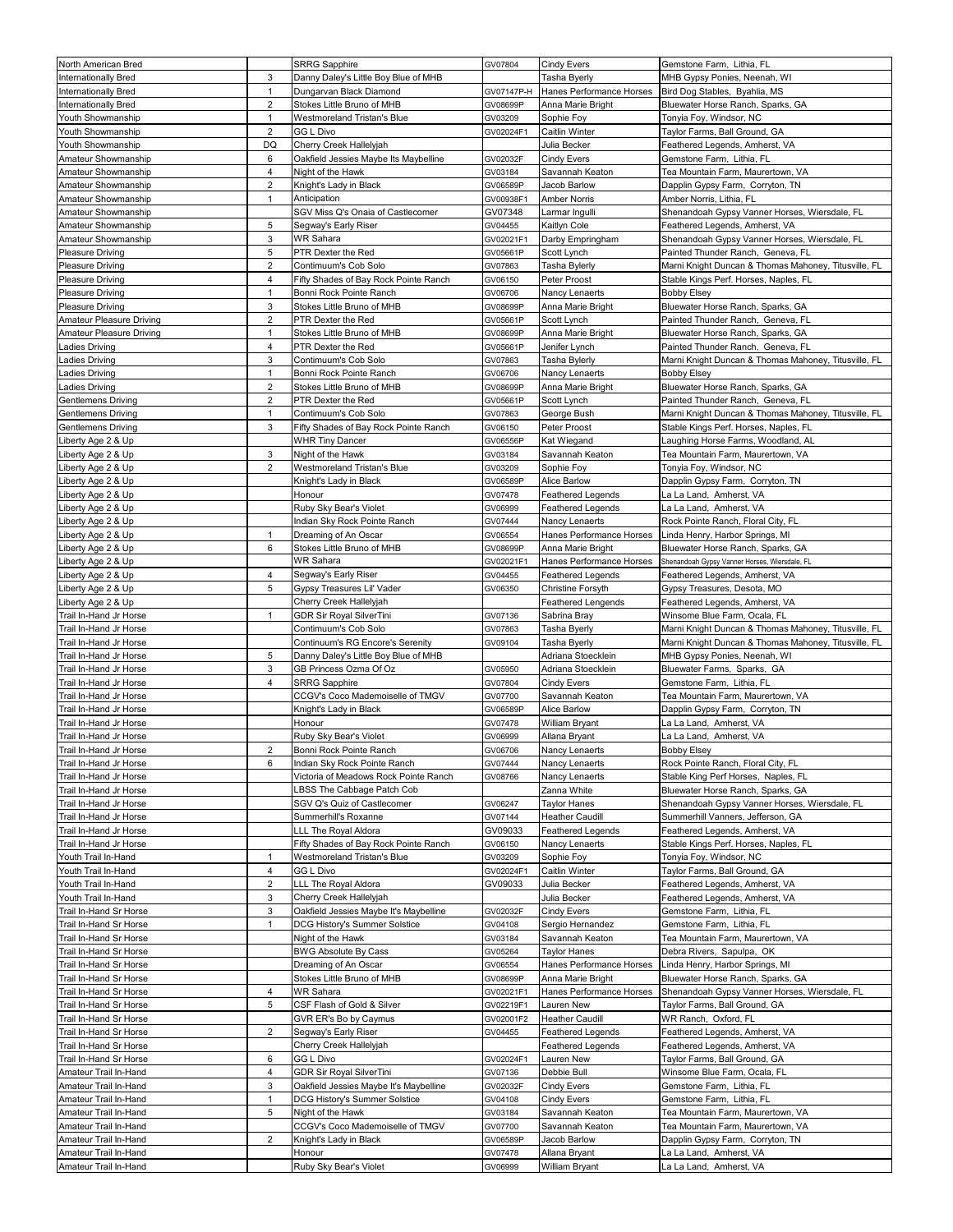| Amateur Trail In-Hand                     |                | Dreaming of An Oscar                               | GV06554   | Dana Wherry              | Linda Henry, Harbor Springs, MI                                        |
|-------------------------------------------|----------------|----------------------------------------------------|-----------|--------------------------|------------------------------------------------------------------------|
| Amateur Trail In-Hand                     |                | Stokes Little Bruno of MHB                         | GV08699P  | Anna Marie Bright        | Bluewater Horse Ranch, Sparks, GA                                      |
| Amateur Trail In-Hand                     |                | Anticipation                                       | GV00938F1 | <b>Amber Norris</b>      | Amber Norris, Lithia, FL                                               |
| Amateur Trail In-Hand                     |                | WR Sahara                                          | GV02021F1 | Dana Wherry              | Shenandoah Gypsy Vanner Horses, Wiersdale, FL                          |
| Amateur Trail In-Hand                     |                | Segway's Early Riser                               | GV04455   | Kaitlyn Cole             | Feathered Legends, Amherst, VA                                         |
| Amateur Trail In-Hand                     | 6              | Cherry Creek Hallelyjah                            |           | Kaitlyn Cole             | Feathered Legends, Amherst, VA                                         |
| Dressage Suitability In-Hand              | 5              | <b>GDR Sir Royal SilverTini</b>                    | GV07136   | Sabrina Bray             | Winsome Blue Farm, Ocala, FL                                           |
| Dressage Suitability In-Hand              |                | <b>Backyard Swagger</b>                            | GV08347P  | Kat Wiegand              | Kristin Greco, Columbiaville, MI                                       |
| Dressage Suitability In-Hand              | 6              | Knight's Lady in Black                             | GV06589P  | Alice Barlow             | Dapplin Gypsy Farm, Corryton, TN                                       |
| Dressage Suitability In-Hand              |                | Honour                                             | GV07478   | Feathered Legends        | La La Land, Amherst, VA                                                |
| Dressage Suitability In-Hand              |                | Ruby Sky Bear's Violet                             | GV06999   | <b>Feathered Legends</b> | La La Land, Amherst, VA                                                |
| Dressage Suitability In-Hand              | $\mathbf{1}$   | Bonni Rock Pointe Ranch                            | GV06706   | Nancy Lenaerts           | <b>Bobby Elsey</b>                                                     |
| Dressage Suitability In-Hand              |                | <b>BWG Absolute By Cass</b>                        | GV05264   | <b>Taylor Hanes</b>      | Debra Rivers, Sapulpa, OK                                              |
|                                           | $\overline{2}$ | Desert Jewel June                                  |           |                          |                                                                        |
| Dressage Suitability In-Hand              |                |                                                    | GV04911P  | <b>Taylor Hanes</b>      | Marty Rivers, Sapulpa, OK                                              |
| Dressage Suitability In-Hand              | 4              | Dreaming of An Oscar<br>LBSS The Cabbage Patch Cob | GV06554   | Hanes Performance Horses | Linda Henry, Harbor Springs, MI                                        |
| Dressage Suitability In-Hand              |                |                                                    | GV07144   | Zanna White              | Bluewater Horse Ranch, Sparks, GA<br>Summerhill Vanners, Jefferson, GA |
| Dressage Suitability In-Hand              |                | Summerhill's Roxanne                               |           | <b>Heather Caudill</b>   | WR Ranch, Oxford, FL                                                   |
| Dressage Suitability In-Hand              | 3              | GVR ER's Bo by Caymus<br><b>GG Rhett</b>           | GV02001F2 | <b>Heather Caudill</b>   |                                                                        |
| Dressage Suitability In-Hand              |                |                                                    | GV02834   | <b>Heather Caudill</b>   | Summerhill Vanners, Jefferson, GA                                      |
| Dressage Suitability In-Hand              |                | Segway's Early Riser                               | GV04455   | <b>Feathered Legends</b> | Feathered Legends, Amherst, VA                                         |
| Youth Trail US                            | 2              | <b>SSFR Majesty</b>                                | GV02379F2 | Hazel Wade               | Renee Wade, Tryon, NC                                                  |
| Youth Trail US                            | $\mathbf{1}$   | Westmoreland Tristan's Blue                        | GV03209   | Sophie Foy               | Tonyia Foy, Windsor, NC                                                |
| Youth Trail US                            | 3              | <b>GG L Divo</b>                                   | GV02024F1 | <b>Caitlin Winter</b>    | Taylor Farms, Ball Ground, GA                                          |
| Trail US Jr Horse WT/WJ                   | 3              | Lyuba's EH King Maximus                            | GV06237   | Ashley Leibe             | Emerald Hills Gypsy Vanners, Inverness, FL                             |
| Trail US Jr Horse WT/WJ                   | 2              | Fifty Shades of Bay Rock Pointe Ranch              | GV06150   | Darby Empringham         | Stable Kings Perf. Horses, Naples, FL                                  |
| Trail US Jr Horse WT/WJ                   | $\mathbf{1}$   | LBSS The Cabbage Patch Cob                         |           | Zanna White              | Bluewater Horse Ranch, Sparks, GA                                      |
| Amateur Trail US WT/WJ                    | $\mathbf{1}$   | Oakfield Jessies Maybe It's Maybelline             | GV02032F  | <b>Cindy Evers</b>       | Gemstone Farm. Lithia. FL                                              |
| Amateur Trail US WT/WJ                    | DQ             | Stokes Little Bruno of MHB                         | GV08699P  | Anna Marie Bright        | Bluewater Horse Ranch, Sparks, GA                                      |
| Amateur Trail US WT/WJ                    | 6              | Anticipation                                       | GV00938F1 | <b>Amber Norris</b>      | Amber Norris, Lithia, FL                                               |
| Amateur Trail US WT/WJ                    | 5              | <b>WR Sahara</b>                                   | GV02021F1 | Dana Wherry              | Shenandoah Gypsy Vanner Horses, Wiersdale, FL                          |
| Amateur Trail US WT/WJ                    | 4              | Segway's Early Riser                               | GV04455   | Kaitlyn Cole             | Feathered Legends, Amherst, VA                                         |
| Amateur Trail US WT/WJ                    | 3              | Feathered Gold Tierney of Stardust                 | GV06733   | Renee Wade               | Renee Wade, Tryon, NC                                                  |
| Amateur Trail US WT/WJ                    | 2              | Night of the Hawk                                  | GV03184   | Savannah Keaton          | Tea Mountain Farm, Maurertown, VA                                      |
| Trail US Sr Horse WT/WJ                   | 4              | <b>WHR Tiny Dancer</b>                             | GV06556P  | Kat Wiegand              | Laughing Horse Farms, Woodland, AL                                     |
| Trail US Sr Horse WT/WJ                   | $\overline{2}$ | Backyard Swagger                                   | GV08347P  | Kat Wiegand              | Kristin Greco, Columbiaville, MI                                       |
| Trail US Sr Horse WT/WJ                   | 6              | Stokes Little Bruno of MHB                         | GV08699P  | Anna Marie Bright        | Bluewater Horse Ranch, Sparks, GA                                      |
| Trail US Sr Horse WT/WJ                   | SC             | <b>WR Sahara</b>                                   | GV02021F1 | <b>Taylor Hanes</b>      | Shenandoah Gypsy Vanner Horses, Wiersdale, FL                          |
| Trail US Sr Horse WT/WJ                   | 3              | CSF Flash of Gold & Silver                         | GV02219F1 | Lauren New               | Taylor Farms, Ball Ground, GA                                          |
| Trail US Sr Horse WT/WJ                   | 5              | Segway's Early Riser                               | GV04455   | <b>Feathered Legends</b> | Feathered Legends, Amherst, VA                                         |
| Trail US Sr Horse WT/WJ                   | 1              | Night of the Hawk                                  | GV03184   | Savannah Keaton          | Tea Mountain Farm, Maurertown, VA                                      |
| Amatuer Trail US WJL/WTC                  | 1              | Dreaming of An Oscar                               | GV06554   | Dana Wherry              | Linda Henry, Harbor Springs, MI                                        |
| Trail All Ages US WJL/WTC                 | 1              | <b>WR Great Scott</b>                              | GV03000   | Sabrina Bray             | Winsome Blue Farm, Ocala, FL                                           |
| Trail All Ages US WJL/WTC                 | $\overline{2}$ | DCG History's Summer Solstice                      | GV04108   | Sergio Hernandez         | Gemstone Farm, Lithia, FL                                              |
| Trail All Ages US WJL/WTC                 | DQ             | Dreaming of An Oscar                               | GV06554   | Hanes Perf Horses        | Linda Henry, Harbor Springs, MI                                        |
| Trail All Ages US WJL/WTC                 | 3              | <b>GG L Divo</b>                                   | GV02024F1 | Caitlin Winter           | Taylor Farms, Ball Ground, GA                                          |
| Dressage Intro Test A, B or C             | $\mathbf{1}$   | Sir Royal Silver Prince                            | GV03229   | Sabrina Bray             | Gypsy Dance Ranch, Ocala, FL                                           |
| Dressage Intro Test A, B or C             | SC             | Fifty Shades of Bay Rock Pointe Ranch - A          | GV06149   | Darby Empringham         | Stable Kings Perf. Horses, Naples, FL                                  |
| Dressage Intro Test A, B or C             | SC             | Fifty Shades of Bay Rock Pointe Ranch - B          | GV06150   | Darby Empringham         | Stable Kings Perf. Horses, Naples, FL                                  |
| Non-Pro Dressage Intro A, B or C          | 2              | Feathered Gold Tierney of Stardust - Intrto C      | GV06733   | Renee Wade               | Renee Wade, Tryon, NC                                                  |
| Non-Pro Dressage Intro A, B or C          | 3              | Stokes Little Bruno of MHB - Intro A               | GV08699P  | Anna Marie Bright        | Bluewater Horse Ranch, Sparks, GA                                      |
| Non-Pro Dressage Intro A, B or C          | $\mathbf{1}$   | LBSS The Cabbage Patch Cob - Intro B               |           | Zanna White              | Bluewater Horse Ranch, Sparks, GA                                      |
| Dressage Training Level Test of Choice    | $\overline{2}$ | SSFR Majesty - Test 1                              |           | GV02379F2 Hazel Wade     | Renee Wade, Tryon, NC                                                  |
|                                           | $\mathbf{1}$   | Sir Royal Silver Prince - Test 1                   | GV03229   | Sabrina Bray             |                                                                        |
| Dressage Training Level Test of Choice    | 2              | Segway's Early Riser - Test 3                      |           |                          | Gypsy Dance Ranch, Ocala, FL                                           |
| Western Dressage Intro LvI Test of Choice |                |                                                    | GV04454   | Shelby Rader             | Feathered Legends, Amherst, VA                                         |
| Western Dressage Intro LvI Test of Choice | $\mathbf{1}$   | Segway's Early Riser - Test 4                      | GV04455   | Shelby Rader             | Feathered Legends, Amherst, VA                                         |
| WT/WJ Over Ground Poles                   | 1              | DCG History's Summer Solstice                      | GV04108   | Sergio Hernandez         | Gemstone Farm, Lithia, FL                                              |
| WT/WJ Over Ground Poles                   | 3              | Dreaming of An Oscar                               | GV06554   | Hanes Performance Horses | Linda Henry, Harbor Springs, MI                                        |
| WT/WJ Over Ground Poles                   | 2              | LBSS The Cabbage Patch Cob                         |           | Zanna White              | Bluewater Horse Ranch, Sparks, GA                                      |
| WT/WJ Over Ground Poles                   | 6              | Segway's Early Riser                               | GV04455   | Feathered Legends        | Feathered Legends, Amherst, VA                                         |
| WT/WJ Over Ground Poles                   | 5              | Night of the Hawk                                  | GV03184   | Savannah Keaton          | Tea Mountain Farm, Maurertown, VA                                      |
| WT/WJ Over Ground Poles                   | $\overline{4}$ | Lyuba's EH King Maximus                            | GV06237   | Ashley Leibe             | Emerald Hills Gypsy Vanners, Inverness, FL                             |
| Ranch Riding WJ                           | $\mathbf{1}$   | <b>WHR Tiny Dancer</b>                             | GV06556P  | Kat Wiegand              | Laughing Horse Farms, Woodland, AL                                     |
| Ranch Riding WJ                           |                | <b>Backyard Swagger</b>                            | GV08347P  | Kat Wiegand              | Kristin Greco, Columbiaville, MI                                       |
| Ranch Riding WJ                           | 3              | Oakfield Jessies Maybe It's Maybelline             | GV02032F  | Cindy Evers              | Gemstone Farm, Lithia, FL                                              |
| Ranch Riding WJ                           | 4              | Lyuba's EH King Maximus                            | GV06237   | Ashley Leibe             | Emerald Hills Gypsy Vanners, Inverness, FL                             |
| Ranch Riding WJ                           | 6              | Fifty Shades of Bay Rock Pointe Ranch              | GV06150   | Darby Empringham         | Stable Kings Perf. Horses, Naples, FL                                  |
| Ranch Riding WJ                           |                | CSF Flash of Gold & Silver                         | GV02219F1 | Lauren New               | Taylor Farms, Ball Ground, GA                                          |
| Ranch Riding WJ                           | $\sqrt{2}$     | Segway's Early Riser                               | GV04455   | <b>Feathered Legends</b> | Feathered Legends, Amherst, VA                                         |
| Ranch Riding WJ                           | 5              | Anticipation                                       | GV00938F1 | <b>Amber Norris</b>      | Amber Norris, Lithia, FL                                               |
| Ranch Riding WJL                          | $\mathbf{1}$   | DCG History's Summer Solstice                      | GV04108   | Sergio Hernandez         | Gemstone Farm, Lithia, FL                                              |
| Ranch Riding WJL                          | 3              | Dreaming of An Oscar                               | GV06554   | Hanes Performance Horses | Linda Henry, Harbor Springs, MI                                        |
| Ranch Riding WJL                          | $\overline{2}$ | <b>GG L Divo</b>                                   | GV02024F1 | Lauren New               | Taylor Farms, Ball Ground, GA                                          |
| Ranch Pleasure WJ                         | 6              | Oakfield Jessies Maybe It's Maybelline             | GV02032F  | Cindy Evers              | Gemstone Farm, Lithia, FL                                              |
| Ranch Pleasure WJ                         | 4              | Fifty Shades of Bay Rock Pointe Ranch              | GV06150   | Darby Empringham         | Stable Kings Perf. Horses, Naples, FL                                  |
| Ranch Pleasure WJ                         | 3              | CSF Flash of Gold & Silver                         | GV02219F1 | Lauren New               | Taylor Farms, Ball Ground, GA                                          |
| Ranch Pleasure WJ                         | 1              | Segway's Early Riser                               | GV04455   | Feathered Legends        | Feathered Legends, Amherst, VA                                         |
| Ranch Pleasure WJ                         | 5              | Anticipation                                       | GV00938F1 | <b>Amber Norris</b>      | Amber Norris, Lithia, FL                                               |
| Ranch Pleasure WJ                         | $\overline{c}$ | Lyuba's EH King Maximus                            | GV06237   | Ashley Leibe             | Emerald Hills Gypsy Vanners, Inverness, FL                             |
| Ranch Pleasure WJL                        | $\mathbf{1}$   | DCG History's Summer Solstice                      | GV04108   | Sergio Hernandez         | Gemstone Farm, Lithia, FL                                              |
| Ranch Pleasure WJL                        | 2              | Dreaming of An Oscar                               | GV06554   | Hanes Performance Horses | Linda Henry, Harbor Springs, MI                                        |
| Ranch Pleasure WJL                        | 3              | <b>GG L Divo</b>                                   | GV02024F1 | Lauren New               | Taylor Farms, Ball Ground, GA                                          |
| Youth Western Pleasure WJ                 | $\mathbf{1}$   | Westmoreland Tristan's Blue                        | GV03209   | Sophie Foy               | Tonyia Foy, Windsor, NC                                                |
| Youth Western Pleasure WJ                 | 2              | GG L Divo                                          | GV02024F1 | Caitlin Winter           | Taylor Farms, Ball Ground, GA                                          |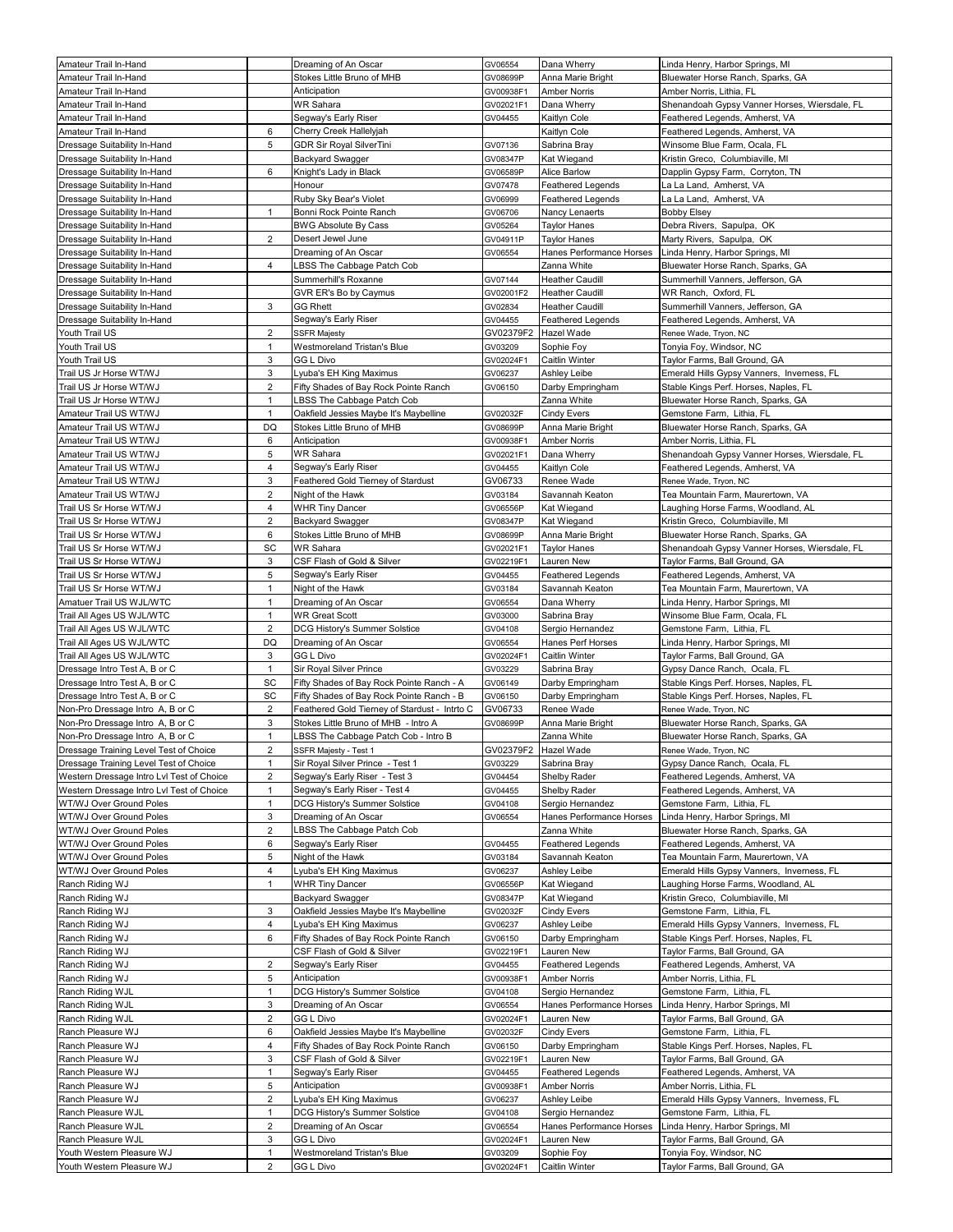|                                                            | 3                       | Lyuba's EH King Maximus                | GV06237    | Ashley Leibe             | Emerald Hills Gypsy Vanners, Inverness, FL                        |
|------------------------------------------------------------|-------------------------|----------------------------------------|------------|--------------------------|-------------------------------------------------------------------|
| Western Pleasure Jr Horse WJ                               | $\mathbf{1}$            | Fifty Shades of Bay Rock Pointe Ranch  | GV06150    | Darby Empringham         | Stable Kings Perf. Horses, Naples, FL                             |
| Western Pleasure Jr Horse WJ                               | 2                       | LBSS The Cabbage Patch Cob             |            | Zanna White              | Bluewater Horse Ranch, Sparks, GA                                 |
| Western Pleasure Jr Horse WJ                               | 4                       | SGV Q's Quiz of Castlecomer            | GV06247    | Taylor Hanes             | Shenandoah Gypsy Vanner Horses, Wiersdale, FL                     |
| Western Pleasure Sr Horse WJ                               | $\mathbf{1}$            | <b>WHR Tiny Dancer</b>                 | GV06556P   | Kat Wiegand              | Laughing Horse Farms, Woodland, AL                                |
| Western Pleasure Sr Horse WJ                               | 6                       | Dungarvan Black Diamond                | GV07147P-H | Hanes Performance Horses | Bird Dog Stables, Byahlia, MS                                     |
| Western Pleasure Sr Horse WJ                               | 4                       | Stokes Little Bruno of MHB             | GV08699P   | Anna Marie Bright        | Bluewater Horse Ranch, Sparks, GA                                 |
| Western Pleasure Sr Horse WJ                               | $\overline{2}$          | Anticipation                           | GV00938F1  | <b>Amber Norris</b>      | Amber Norris, Lithia, FL                                          |
| Western Pleasure Sr Horse WJ                               | 3                       | CSF Flash of Gold & Silver             | GV02219F1  | Lauren New               | Taylor Farms, Ball Ground, GA                                     |
| Western Pleasure Sr Horse WJ                               | $\sqrt{5}$              | Segway's Early Riser                   | GV04455    | Feathered Legends        | Feathered Legends, Amherst, VA                                    |
| Amateur Western Pleasure WJ                                | 5                       | Oakfield Jessies Maybe It's Maybelline | GV02032F   | Cindy Evers              | Gemstone Farm, Lithia, FL                                         |
| Amateur Western Pleasure WJ                                | 3                       | Dungarvan Black Diamond                | GV07147P-H | Dana Wherry              | Bird Dog Stables, Byahlia, MS                                     |
| Amateur Western Pleasure WJ                                | 4                       | Stokes Little Bruno of MHB             | GV08699P   | Anna Marie Bright        | Bluewater Horse Ranch, Sparks, GA                                 |
| Amateur Western Pleasure WJ                                | $\overline{2}$          | Anticipation                           | GV00938F1  | <b>Amber Norris</b>      | Amber Norris, Lithia, FL                                          |
| Amateur Western Pleasure WJ                                | 1                       | Dreaming of An Oscar                   | GV06553    | Charlie Roberson         |                                                                   |
| Amateur Western Pleasure WJ                                | 6                       | Segway's Early Riser                   | GV04455    | Kaitlyn Cole             | Linda Henry, Harbor Springs, MI<br>Feathered Legends, Amherst, VA |
|                                                            |                         |                                        |            |                          |                                                                   |
| Western Pleasure Sr Horse WJL                              | 3                       | <b>WR Great Scott</b>                  | GV03000    | Sabrina Bray             | Winsome Blue Farm, Ocala, FL                                      |
| Western Pleasure Sr Horse WJL                              | $\overline{2}$          | DCG History's Summer Solstice          | GV04108    | Sergio Hernandez         | Gemstone Farm, Lithia, FL                                         |
| Western Pleasure Sr Horse WJL                              | $\mathbf{1}$            | Dreaming of An Oscar                   | GV06554    | Hanes Performance Horses | Linda Henry, Harbor Springs, MI                                   |
| Western Pleasure Sr Horse WJL                              | $\overline{4}$          | GG L Divo                              | GV02024F1  | Lauren New               | Taylor Farms, Ball Ground, GA                                     |
| Amateur Western Pleasure WJL                               | $\mathbf{1}$            | Dreaming of An Oscar                   | GV06553    | Dana Wherry              | Linda Henry, Harbor Springs, MI                                   |
| Youth Western Equitation WJ                                | 1                       | Westmoreland Tristan's Blue            | GV03209    | Sophie Foy               | Tonyia Foy, Windsor, NC                                           |
| Youth Western Equitation WJ                                | 2                       | <b>GG L Divo</b>                       | GV02024F1  | Caitlin Winter           | Taylor Farms, Ball Ground, GA                                     |
| Amateur Western Equitation WJ                              | 4                       | Oakfield Jessies Maybe It's Maybelline | GV02032F   | Cindy Evers              | Gemstone Farm, Lithia, FL                                         |
| Amateur Western Equitation WJ                              | $\overline{2}$          | Stokes Little Bruno of MHB             | GV08699P   | Anna Marie Bright        | Bluewater Horse Ranch, Sparks, GA                                 |
| Amateur Western Equitation WJ                              | 3                       | Anticipation                           | GV00938F1  | <b>Amber Norris</b>      | Amber Norris, Lithia, FL                                          |
| Amateur Western Equitation WJ                              | SC                      | <b>WR Sahara</b>                       | GV02021F1  | Dana Wherry              | Shenandoah Gypsy Vanner Horses, Wiersdale, FL                     |
| Amateur Western Equitation WJ                              | $\mathbf{1}$            | Segway's Early Riser                   | GV04455    | Kaitlyn Cole             | Feathered Legends, Amherst, VA                                    |
| Amateur Western Equitation WJL                             | $\overline{1}$          | Dreaming of An Oscar                   | GV06554    | Dana Wherry              | Linda Henry, Harbor Springs, MI                                   |
| Dressage Suitability US WT                                 | 5                       | <b>Backyard Swagger</b>                | GV08347P   | Kat Wiegand              | Kristin Greco, Columbiaville, MI                                  |
| Dressage Suitability US WT                                 | 2                       | yuba's EH King Maximus_                | GV06237    | Ashley Leibe             | Emerald Hills Gypsy Vanners, Inverness, FL                        |
| Dressage Suitability US WT                                 | 3                       | Sir Royal Silver Prince                | GV03229    | Sabrina Bray             | Gypsy Dance Ranch, Ocala, FL                                      |
| Dressage Suitability US WT                                 |                         | Fifty Shades of Bay Rock Pointe Ranch  | GV06150    | Darby Empringham         | Stable Kings Perf. Horses, Naples, FL                             |
| Dressage Suitability US WT                                 | SC                      | <b>BWG Absolute By Cass</b>            | GV05264    | <b>Taylor Hanes</b>      | Debra Rivers, Sapulpa, OK                                         |
| Dressage Suitability US WT                                 |                         | Stokes Little Bruno of MHB             | GV08699P   | Anna Marie Bright        | Bluewater Horse Ranch, Sparks, GA                                 |
| Dressage Suitability US WT                                 | 6                       | LBSS The Cabbage Patch Cob             |            | Zanna White              | Bluewater Horse Ranch, Sparks, GA                                 |
| Dressage Suitability US WT                                 | $\mathbf{1}$            | CSF Flash of Gold & Silver             | GV02219F1  | Lauren New               | Taylor Farms, Ball Ground, GA                                     |
| Dressage Suitability US WT                                 | 4                       | Segway's Early Riser                   | GV04455    | Feathered Legends        | Feathered Legends, Amherst, VA                                    |
| Dressage Suitability US WT                                 |                         | Feathered Gold Tierney of Stardust     | GV06733    | Renee Wade               | Renee Wade, Tryon, NC                                             |
| Dressage Suitability US WTC                                | 6                       | <b>WR Great Scott</b>                  | GV03000    | Sabrina Bray             | Winsome Blue Farm, Ocala, FL                                      |
| Dressage Suitability US WTC                                | 4                       | <b>SSFR Majesty</b>                    | GV02379F2  | Hazel Wade               | Renee Wade, Tryon, NC                                             |
|                                                            | 3                       |                                        |            |                          | Gemstone Farm, Lithia, FL                                         |
| Dressage Suitability US WTC                                |                         | DCG History's Summer Solstice          | GV04108    | Sergio Hernandez         |                                                                   |
| Dressage Suitability US WTC                                | 5                       | Desert Jewel June                      | GV04911P   | Dana Wherry              | Marty Rivers, Sapulpa, OK                                         |
| Dressage Suitability US WTC<br>Dressage Suitability US WTC | $\mathbf{1}$            | Dreaming of An Oscar                   | GV06554    | <b>Taylor Hanes</b>      | Linda Henry, Harbor Springs, MI                                   |
|                                                            | 2                       | <b>GG Rhett</b>                        | GV02834    | <b>Heather Caudill</b>   |                                                                   |
|                                                            |                         |                                        |            |                          | Summerhill Vanners, Jefferson, GA                                 |
| Youth English Pleasure WT                                  | $\mathbf{1}$            | Westmoreland Tristan's Blue            | GV03209    | Sophie Foy               | Tonyia Foy, Windsor, NC                                           |
| Youth English Pleasure WT                                  | 3                       | <b>GG L Divo</b>                       | GV02024F1  | Caitlin Winter           | Taylor Farms, Ball Ground, GA                                     |
| Youth English Pleasure WT                                  | $\overline{2}$          | Desert Jewel June                      | GV04911P   | Olivia Roberson          | Marty Rivers, Sapulpa, OK                                         |
| English Pleasure Jr Horse WT                               | 3                       | yuba's EH King Maximus_                | GV06237    | Ashley Leibe             | Emerald Hills Gypsy Vanners, Inverness, FL                        |
| English Pleasure Jr Horse WT                               | $\mathbf{1}$            | Fifty Shades of Bay Rock Pointe Ranch  | GV06150    | Darby Empringham         | Stable Kings Perf. Horses, Naples, FL                             |
| English Pleasure Jr Horse WT                               | $\overline{2}$          | LBSS The Cabbage Patch Cob             |            | Zanna White              | Bluewater Horse Ranch, Sparks, GA                                 |
| English Pleasure Jr Horse WT                               | SC                      | SGV Q's Quiz of Castlecomer            | GV06247    | <b>Taylor Hanes</b>      | Shenandoah Gypsy Vanner Horses, Wiersdale, FL                     |
| English Pleasure Sr Horse WT                               | 3                       | <b>Backyard Swagger</b>                | GV08347P   | Kat Wiegand              | Kristin Greco, Columbiaville, MI                                  |
| English Pleasure Sr Horse WT                               | 2                       | Sir Royal Silver Prince                | GV03229    | Sabrina Bray             | Gypsy Dance Ranch, Ocala, FL                                      |
| English Pleasure Sr Horse WT                               | SC                      | <b>BWG Absolute By Cass</b>            | GV05264    | <b>Taylor Hanes</b>      | Debra Rivers, Sapulpa, OK                                         |
| English Pleasure Sr Horse WT                               | 6                       | Stokes Little Bruno of MHB             | GV08699P   | Anna Marie Bright        | Bluewater Horse Ranch, Sparks, GA                                 |
| English Pleasure Sr Horse WT                               | 4                       | CSF Flash of Gold & Silver             | GV02219F1  | Lauren New               | Taylor Farms, Ball Ground, GA                                     |
| English Pleasure Sr Horse WT                               | $\mathbf{1}$            | Segway's Early Riser                   | GV04455    | Feathered Legends        | Feathered Legends, Amherst, VA                                    |
| English Pleasure Sr Horse WT                               | 5                       | Feathered Gold Tierney of Stardust     | GV06733    | Renee Wade               | Renee Wade, Tryon, NC                                             |
| Amateur English Pleasure WT                                | DQ                      | <b>WR Great Scott</b>                  | GV03000    | Debbie Bull              | Winsome Blue Farm, Ocala, FL                                      |
|                                                            |                         |                                        |            |                          |                                                                   |
| Amateur English Pleasure WT                                | SC                      | <b>WR Sahara</b>                       | GV02021F1  | Anna Snow                | Shenandoah Gypsy Vanner Horses, Wiersdale, FL                     |
| Amateur English Pleasure WT                                | $\mathbf{1}$            | Segway's Early Riser                   | GV04455    | Kaitlyn Cole             | Feathered Legends, Amherst, VA                                    |
| Amateur English Pleasure WT                                | $\overline{2}$          | Feathered Gold Tierney of Stardust     | GV06733    | Renee Wade               | Renee Wade, Tryon, NC                                             |
| Youth English Pleasure WTC                                 | $\mathbf{1}$            | <b>SSFR Majesty</b>                    | GV02379F2  | Hazel Wade               | Renee Wade, Tryon, NC                                             |
| English Pleasure Sr Horse WTC                              | $\overline{\mathbf{c}}$ | <b>WR Great Scott</b>                  | GV03000    | Sabrina Bray             | Winsome Blue Farm, Ocala, FL                                      |
| English Pleasure Sr Horse WTC                              | 3                       | <b>SSFR Majesty</b>                    | GV02379F2  | Hazel Wade               | Renee Wade, Tryon, NC                                             |
| English Pleasure Sr Horse WTC                              | SC                      | Feathered Gold Tierney of Stardust     | GV06733    | Renee Wade               | Renee Wade, Tryon, NC                                             |
| English Pleasure Sr Horse WTC                              | $\mathbf{1}$            | DCG History's Summer Solstice          | GV04108    | Sergio Hernandez         | Gemstone Farm, Lithia, FL                                         |
| English Pleasure Sr Horse WTC                              | 5                       | Desert Jewel June                      | GV04911P   | Dana Wherry              | Marty Rivers, Sapulpa, OK                                         |
| English Pleasure Sr Horse WTC                              | 6                       | Dreaming of An Oscar                   | GV06554    | Hanes Performance Horses | Linda Henry, Harbor Springs, MI                                   |
| English Pleasure Sr Horse WTC                              |                         | <b>GG Rhett</b>                        | GV02834    | Heather Caudill          | Summerhill Vanners, Jefferson, GA                                 |
| English Pleasure Sr Horse WTC                              | 4                       | GG L Divo                              | GV02024F1  | Lauren New               | Taylor Farms, Ball Ground, GA                                     |
| Amateur English Pleasure WTC                               | $\mathbf{1}$            | Desert Jewel June                      | GV04911P   | Dana Wherry              | Marty Rivers, Sapulpa, OK                                         |
| Amateur English Pleasure WTC                               | SC                      | Dreaming of An Oscar                   | GV06554    | Dana Wherry              | Linda Henry, Harbor Springs, MI                                   |
| Youth English Equitation WT                                | $\mathbf{1}$            | Westmoreland Tristan's Blue            | GV03209    | Sophie Foy               | Tonyia Foy, Windsor, NC                                           |
| Youth English Equitation WT                                | $\overline{c}$          | GG L Divo                              | GV02024F1  | Caitlin Winter           | Taylor Farms, Ball Ground, GA                                     |
| Amateur English Equitation WT                              | $\overline{2}$          | <b>WR Great Scott</b>                  | GV03000    | Debbie Bull              | Winsome Blue Farm, Ocala, FL                                      |
| Amateur English Equitation WT                              | 3                       | Stokes Little Bruno of MHB             | GV08699P   | Anna Marie Bright        | Bluewater Horse Ranch, Sparks, GA                                 |
| Amateur English Equitation WT                              | SC                      | <b>WR Sahara</b>                       | GV02021F1  | Anna Snow                | Shenandoah Gypsy Vanner Horses, Wiersdale, FL                     |
| Amateur English Equitation WT                              | $\mathbf{1}$            | Segway's Early Riser                   | GV04455    | Kaitlyn Cole             | Feathered Legends, Amherst, VA                                    |
| Youth English Equitation WTC                               | $\overline{1}$          | <b>SSFR Majesty</b>                    | GV02379F2  | Hazel Wade               | Renee Wade, Tryon, NC                                             |